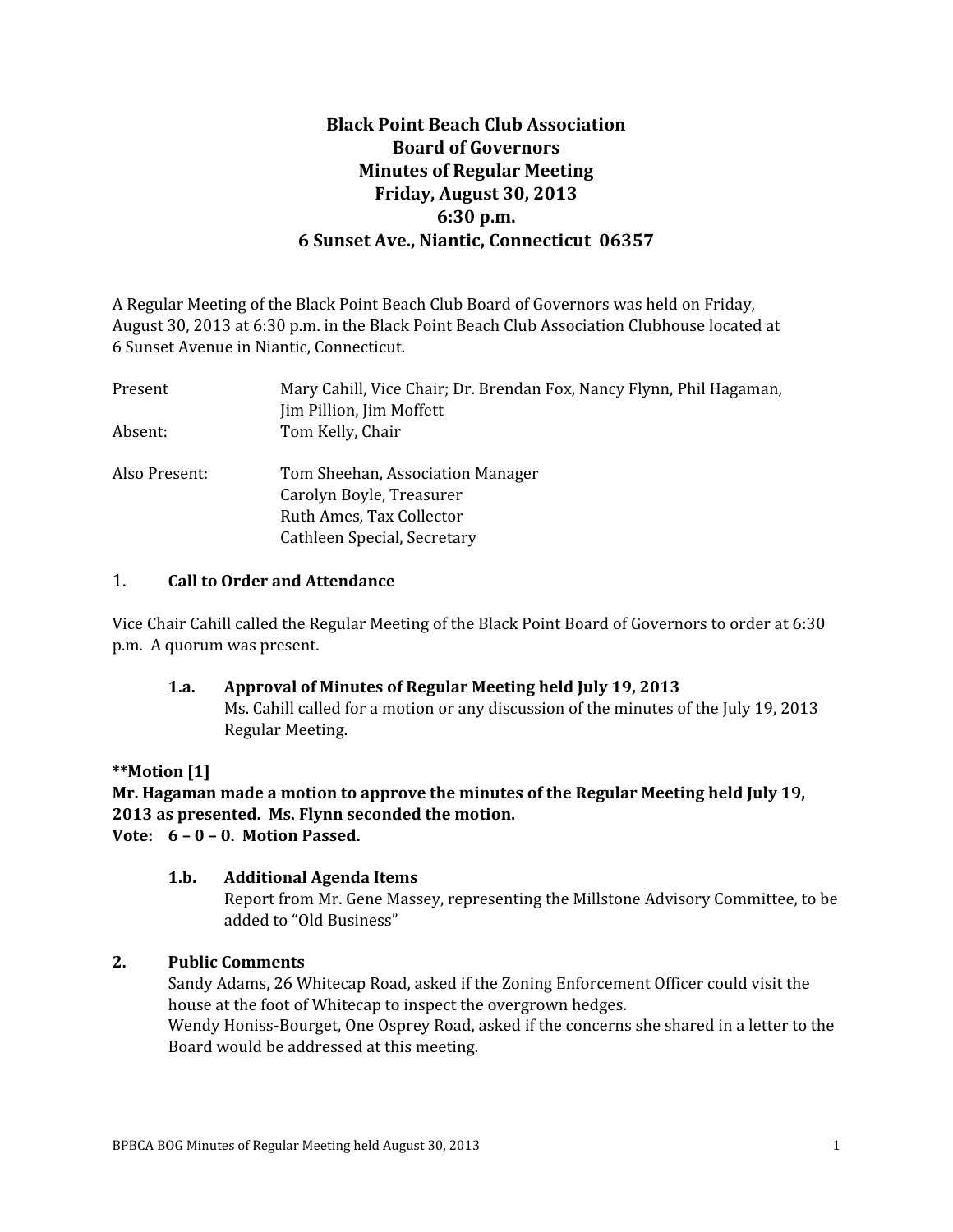### **3. Reports**

### **Association Manager's Report – Tom Sheehan**

The problem with the rock near the raft at Sea Breeze has been addressed and is being resolved. A bottom search will be done in September and a better location for the raft will be determined. The boulder has been marked with a buoy.

Mr. Sheehan met with the DEEP to discuss the certification of permission process to put poles in the water for the docks. His goal is to have the poles in place in the spring.

New benches have been installed and repositioned at the rights of way on Billow Road, Osprey Road and Saltaire Avenue. A bench for the Bellaire Road right of way is on back order. The Saltaire benches were damaged when a large tree was removed from the water. The Town repaired damage to the right of way and will pay for the replacement benches.

All rafts, boat docks, geese ropes and buoys are scheduled to be removed, weather permitting, the week of September 16. The kayak racks are scheduled to be removed September 30, also subject to weather.

A letter regarding adverse possession claims to property on rights of ways was drafted by Attorney Ed O'Connell of Waller, Smith & Palmer and was shared with the Board. Mr. Sheehan is awaiting a response from the Board.

Mr. Sheehan thanked the members of the Association for their support.

Mr. Moffett asked for clarification on the policy regarding rental of the clubhouse and to what extent the grounds are included in the rental. The matter was tabled.

Mr. Moffett asked if a date has been determined to push back the sand on the beaches. Mr. Sheehan wants to give members as much time on the beach as possible and is scheduling accordingly.

Mr. Moffett inquired about the cost of obtaining Fishers Island Sound Marinas to take care of the Sea Breeze raft/rock issue. Ms. Boyle said no bill has been received to date.

Mr. Moffett asked about the poles that are being installed. Mr. Hagaman said the poles are similar to those installed at Attawan Beach.

Mr. Moffett asked for the position of the Board regarding use of golf carts at Black Point. Ms. Cahill said that the use of golf carts will be addressed by the East Lyme Police Department at the Annual Informational Meeting. Golf carts fall under the jurisdiction of the Town of East Lyme, not the Board of Governors.

#### **Treasurer's Report**

Ms. Boyle reviewed the financial report, which covered the period of July 1, 2013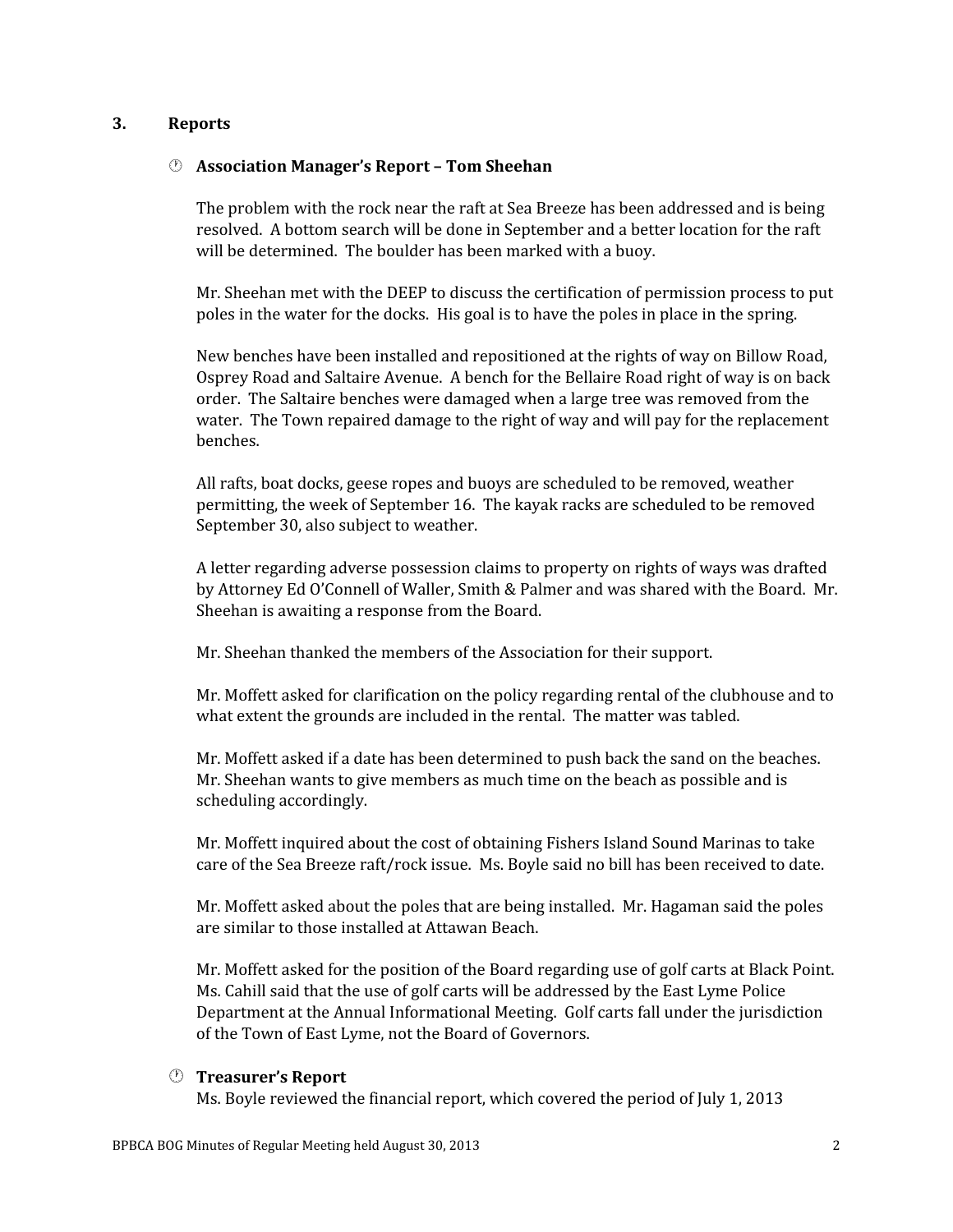through August 30, 2013.

Mr. Pillion asked if we will be receiving our audit report earlier this year, as was requested by the Board. Ms. Boyle is working with the auditor on this.

### **Tax Collector's Report – Ruth Ames**

Ms. Ames reported that of the \$224,957.59 expected to be collected according to the Grand List of 2012, only \$6,824.02 remains outstanding. Amounts are due from 27 people, 5 of whom have made partial payments. Delinquency notices will be sent. Overall, payments have been very prompt.

### **Chair's Report – Mary Cahill for Tom Kelly**

Ms. Cahill notified the staff members (Association Manager, Treasurer, Tax Collector and Secretary) that staff evaluations will take place in September. Staff members were directed to draft a document stating their performance record and make suggestions regarding their respective positions. The documents should be sent to the Chair, who will review them in Executive Session with the Board.

### **Ex Officio to Zoning – Mary Cahill**

Ms. Cahill reported that John Manuck resigned from the Zoning Commission. Michael Cenci of 23 Sea Spray Avenue expressed a desire to join the Commission.

### **\*\*Motion [2]**

# **Dr. Fox made a motion to appoint Mr. Michael Cenci as a regular member of the Zoning Commission for a three-year term.**

### **Mr. Moffett seconded the motion.**

### **Vote: 6 – 0 – 0. Motion Passed.**

Ms. Cahill directed Ms. Special to notify Ned Cosgrove, Interim ZEO, that the Board has appointed Mr. Cenci to the Zoning Commission, and then draft a letter on behalf of the Board to Mr. Cenci appointing him to a three-year term on the Zoning Commission.

### **Ex Officio to Zoning Board of Appeals – Mary Cahill for Tom Kelly** No report this month

### **4. New Business**

### **Sea Spray Avenue and South Trail Land**

Mr. Hagaman asked abutters if they would be interested in purchasing the vacant Association-owned property on Sea Spray Avenue and South Trail. Mr. Hagaman will research the cost of a survey and bring it to the Board for further discussion.

### 5. **Old Business**

### **Millstone Advisory Committee**

Ms. Cahill recognized Mr. Gene Massey and Mr. Greg McMahon and thanked them for their hard work on behalf of the Association. Mr. Massey of 10 Brightwater Road reported for the committee. He reported that three new issues have arisen since the dry cask storage matter was decided.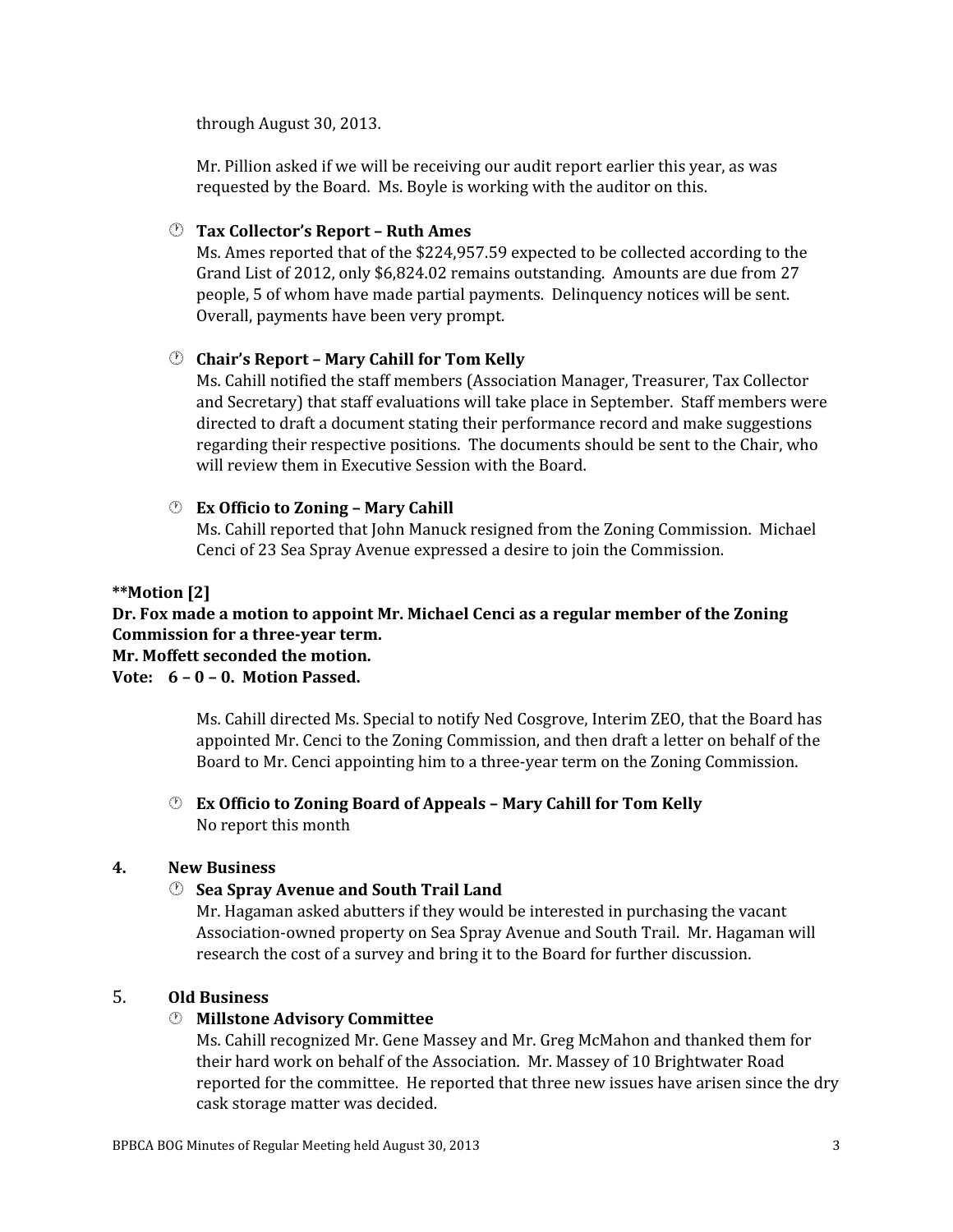- a. The existing technology was designed to cool the system at a maximum water temperature of  $75^{\circ}$ . Last year, the Sound was over  $75^{\circ}$  and Unit 2 had to be shut down. Millstone has applied to go to  $80^\circ$ . Many people Mr. Massey spoke with about this think  $800$  is unsafe. The NRC will make the decision. If Black Point wants to get involved, an appearance must be filed before October 19, 2013.
- b. Millstone has not applied yet, but they have had preliminary meetings with the NRC regarding the high burn rate. The high burn rate generates more electricity for the same amount of fuel but produces more radioactive gases and higher levels of radioactive waste when the process is finished.
- c. Millstone is in violation of NRC regulations. In one instance, a radiation monitoring system was malfunctioning so the system was dismantled in order to be repaired. However, excessive radiation gas discharges were necessary and were scheduled for July and August. The monitoring system was deactivated when the discharges took place.

Mr. Massey, Mr. McMahon and Mr. Kelly met with Paul Formica. Mr. Formica will bring up these matters with the Council of Governments. Mr. Massey asked the Board for direction as to whether to get involved in the NRC proceedings and, if so, to what extent. Mr. Massey suggested hiring a consultant to assist the committee and estimates the cost to be \$10,000. Mr. Massey also asked if the committee should push the Council of Governments idea. More volunteers and perhaps other beach communities would need to be involved. The committee also needs the Board to authorize the committee's continued existence.

### **Parking at South Beach**

The committee charged with addressing this matter has not had an opportunity to meet yet, but they will.

### **6. Communications (made available)**

The correspondence log is available to members for review. Members may contact the Secretary to make an appointment.

- **7. Committee Reports** None
- **8. BOG Response** None
- **9. Executive Session**

**(Ms. Flynn left the meeting.)**

**\*\* Motion [3]**

**Mr. Hagaman made a motion that the Board enter into Executive Session at 7:50 p.m. for the purpose of discussing personnel matters.** 

**Mr. Moffett seconded the motion.**

**Vote: 5– 0 – 0. Motion Passed.**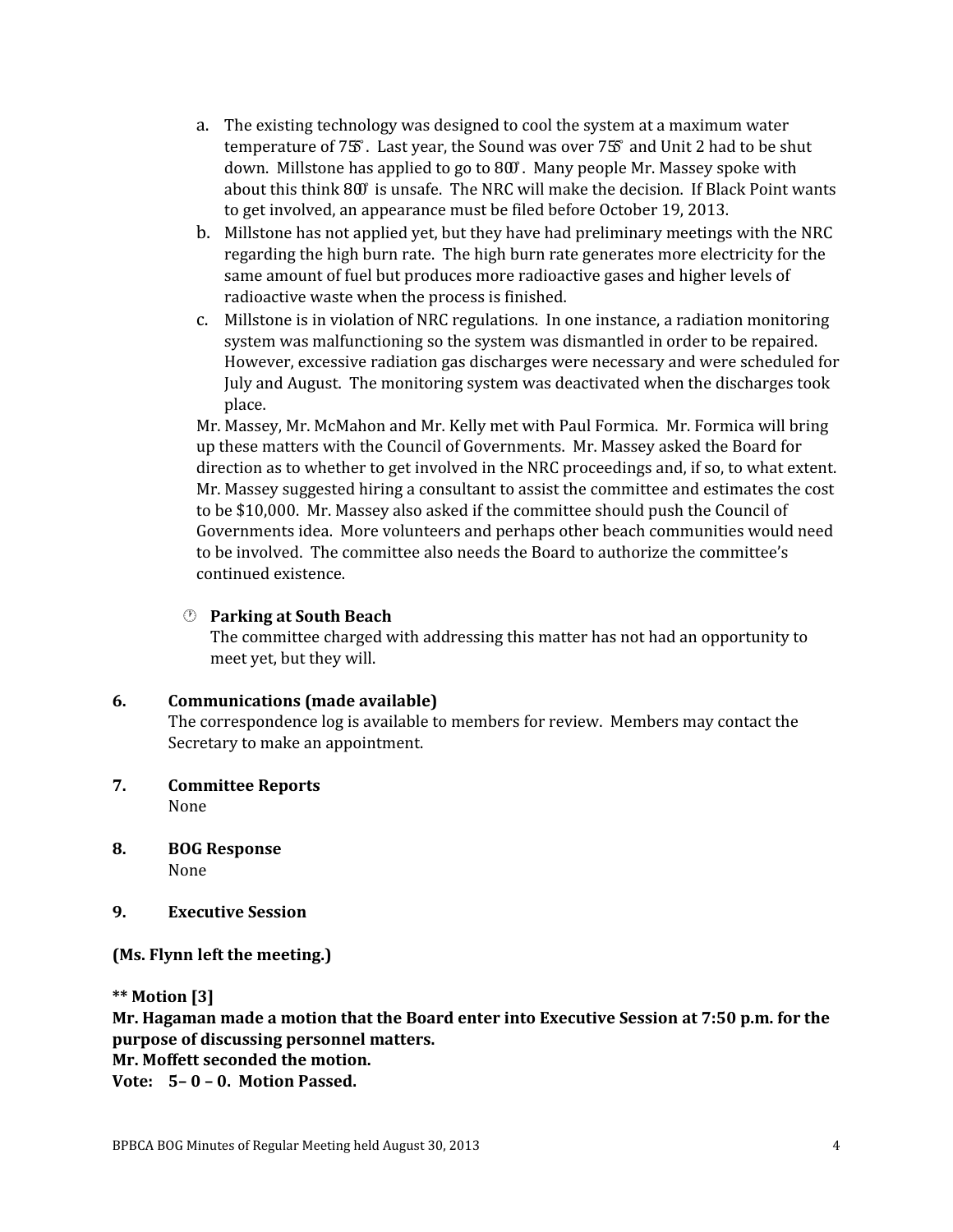**\*\* Motion [4] Mr. Hagaman made a motion that the Board return to Regular Session at 8:09 p.m. No action taken. Mr. Moffett seconded the motion. Vote: 5 – 0 – 0. Motion Passed.**

### **10. Adjournment**

There being no further business before them, Ms. Cahill called for a motion to adjourn.

**\*\* Motion [5]**

**Mr. Moffett made a motion that the BPBCA Board of Governors Regular Meeting of August 30, 2013 be adjourned at 8:11 p.m. Vote: 5 – 0 – 0. Motion Passed.**

**Respectfully submitted,**

**Cathleen Special, Secretary**